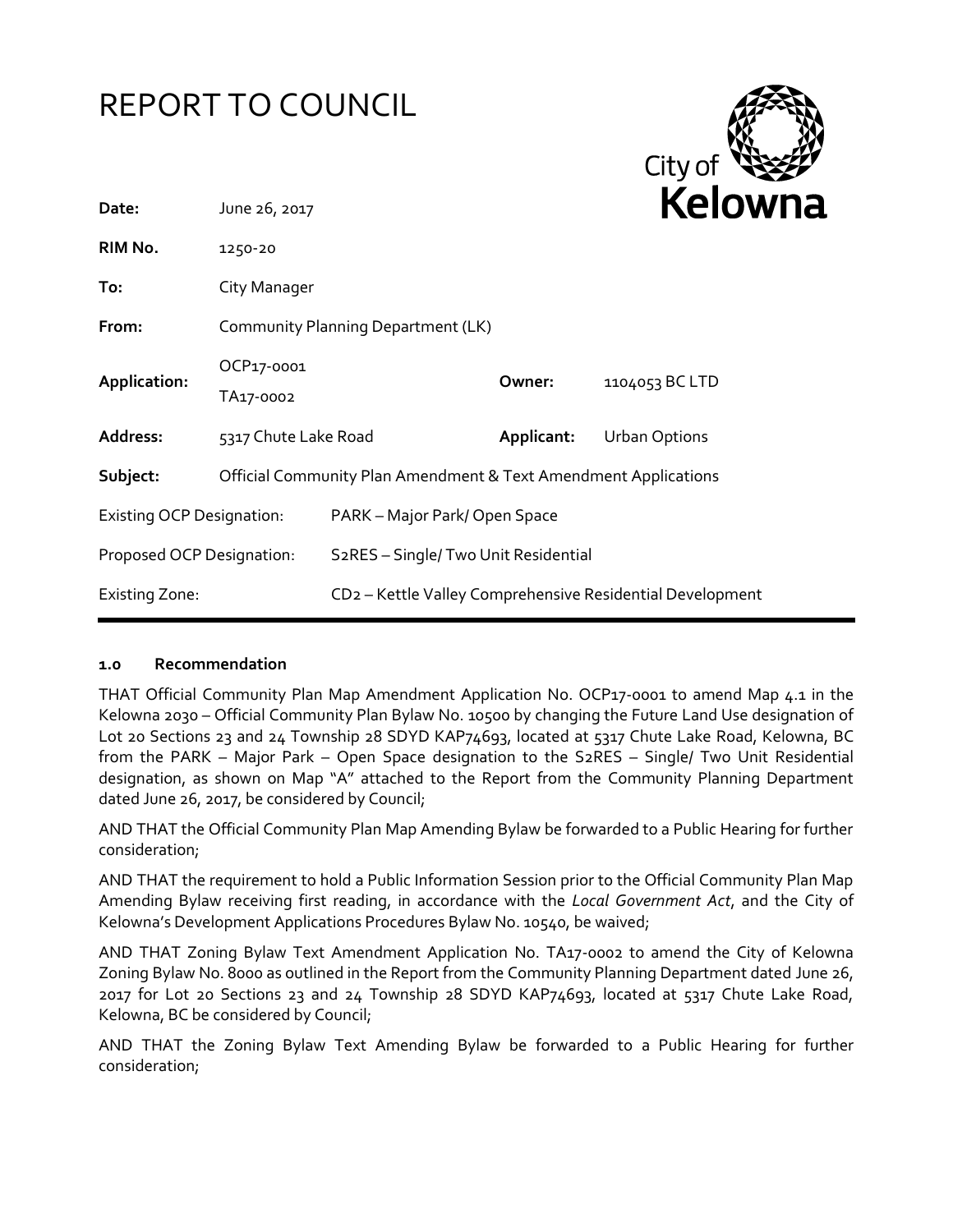AND THAT final adoption of the Official Community Plan Map amending Bylaw and the Zoning Bylaw Text Amending Bylaw be considered subsequent to the outstanding conditions of approval as set out in Schedule "A" attached to the Report from the Community Planning Department dated June 26, 2017.

#### **2.0 Purpose**

To amend the Official Community Plan to change the future land use designation of the subject property and to amend the Kettle Valley Comprehensive Development Zone (CD2) to facilitate a two lot residential subdivision.

# **3.0 Community Planning**

Staff are supportive of the proposed OCP Amendment and Text Amendment application to facilitate the two lot residential subdivision of the subject property. The property was designated as private open space to act as a gateway in the original Kettle Valley Master Plan (1996). The property was damaged in the 2003 fires and the mature vegetation destroyed. Since then, minor changes to the local road system has further reduced the size of the parcel and the need for a gateway into Kettle Valley has lessened. For these reasons, together with the fact that the master developer has constructed less density than originally planned and this proposal represents a modest way to increase it, Planning is recommending the change in land use to permit the two residential lots.

Should the OCP Amendment and Text Amendment be supported by Council, the applicant will proceed with a two lot subdivision application.

Consideration has been given to the 20 Year Servicing Plan and Financing Strategy. It is deemed that this application will not trigger an impact study.

#### **4.0 Proposal**

# 4.1 Background

As part of the Kettle Valley Community Master Plan approvals in 1996, the subject property was designated as Private Open Space. The master plan was created to provide an overall vision for the development of the subdivision, which envisioned the community to be built and developed in a park-like setting.

Twenty years later, the Kettle Valley neighbourhood has been developed with a significant park and open space network (over 17 acres) that goes beyond the City's minimum standards due in large part to the successful



*Figure 1 –* Aerial of the subject parcel show the existing mature trees prior to the 2003 fires.

*Figure 2 –* Excerpt from Kettle Valley Parks & Open Space Master Plan (note: road alignments have been modified from this initial plan). Subject property indicated outlined in red. See Attachment C for complete map.

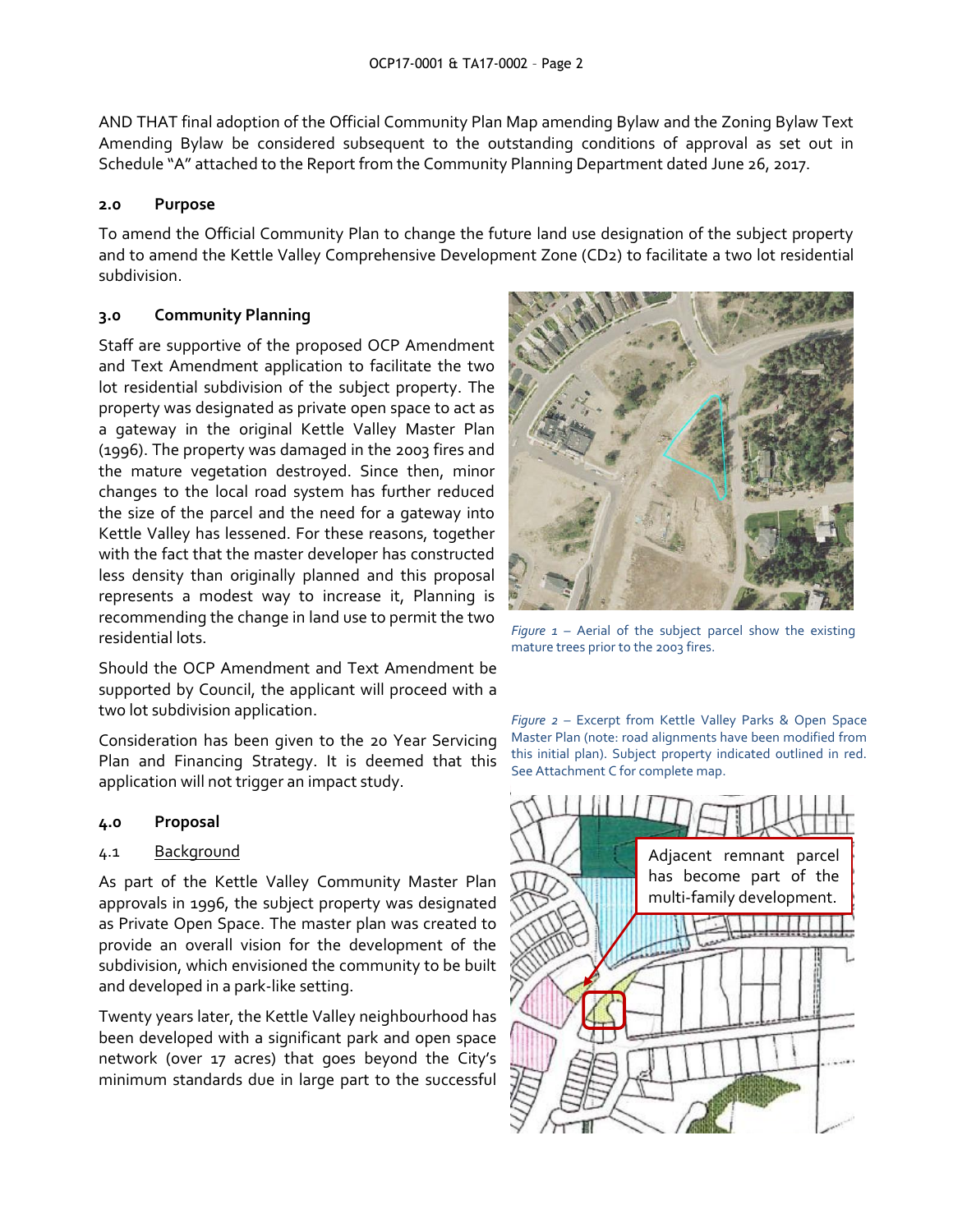partnership agreements with the Kettle Valley Developer over the past two decades.

The subject parcel is a remnant lot that was never intended to be included in the City Owned parks portfolio and has remained under private ownership. As indicated in Figure 1, across the street from the subject property, a second remnant parcel existed which has since been consolidated into the existing multi-family development.

# 4.2 Project Description

The applicant is seeking an OCP amendment and rezoning of the subject parcel to facilitate the subdivision of the land into two parcels for single dwelling housing development. The OCP would amend the future land use of the parcel from Park - Major Park to S2RES – Single/Two Unit Residential and the land use would be amended to the CD2 – Kettle Valley Comprehensive Development Zone. It would further be restricted to development under the regulations for Type III or IV - Village Park Single Family as indicated on Maps B & C attached to this report.

# 4.3 Site Context

Specifically, adjacent land uses are as follows:

| Orientation | Zoning                                                                   | <b>Land Use</b>                         |  |
|-------------|--------------------------------------------------------------------------|-----------------------------------------|--|
| North       | RR1 - Rural Residential 1                                                | Elementary School                       |  |
| East        | RR <sub>2</sub> - Rural Residential 2                                    | Single Detached Dwelling                |  |
| South       | CD <sub>2</sub> - Kettle Valley Comprehensive Residential<br>Development | Single Detached Dwelling                |  |
| West        | CD <sub>2</sub> - Kettle Valley Comprehensive Residential<br>Development | Commercial<br>Multiple Dwelling Housing |  |



# **Context Map: Future Land Use Map:**

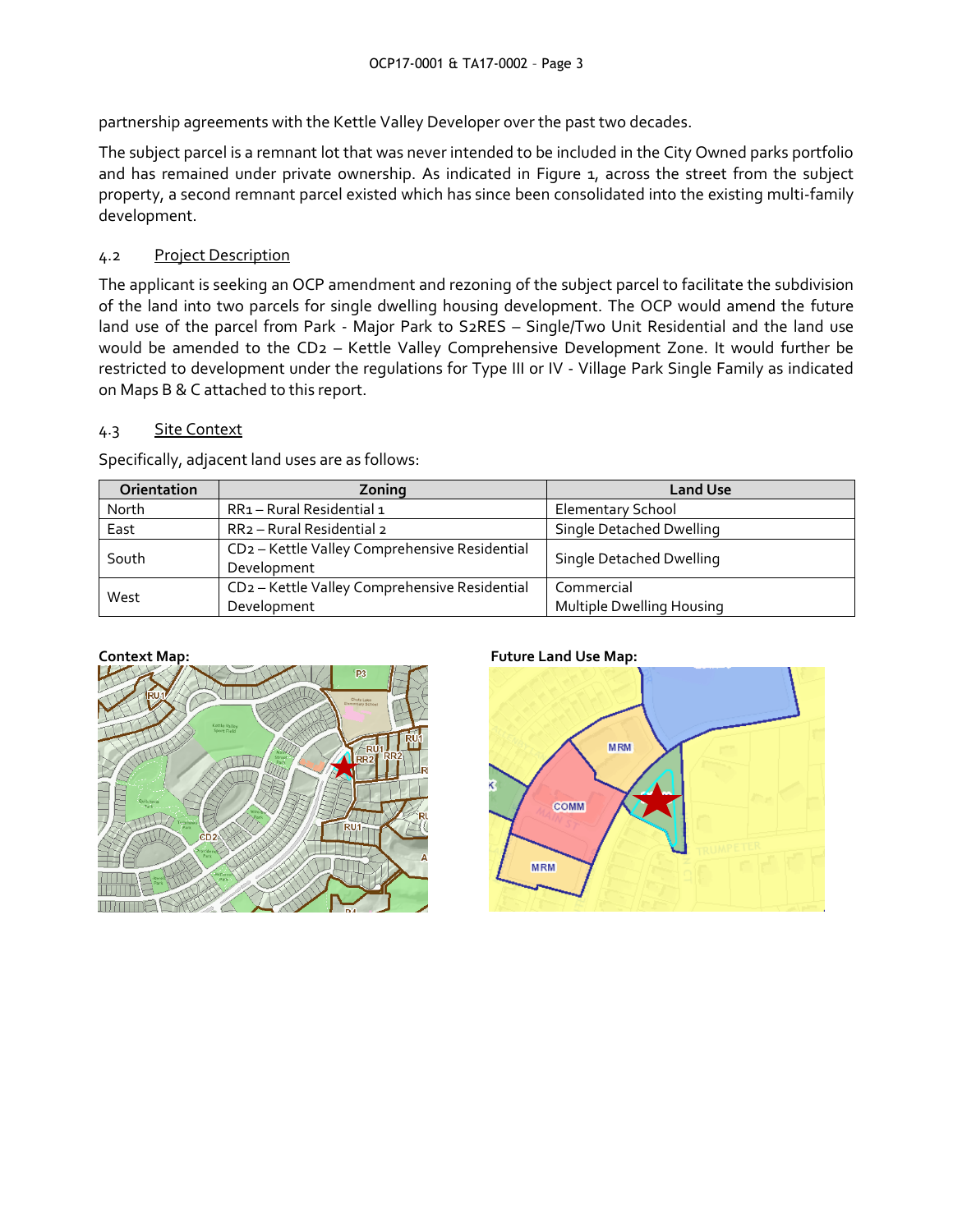

**Subject Property Map:** 5317 Chute Lake Road

# 4.4 Zoning Analysis Table

| CD2 - Kettle Valley Comprehensive Residential Development: Type III or IV |  |  |  |
|---------------------------------------------------------------------------|--|--|--|
|---------------------------------------------------------------------------|--|--|--|

| <b>Zoning Analysis Table</b>                |                                                   |                           |  |  |
|---------------------------------------------|---------------------------------------------------|---------------------------|--|--|
| <b>CRITERIA</b>                             | <b>CD<sub>2</sub> ZONE</b><br><b>REQUIREMENTS</b> | <b>PROPOSAL</b>           |  |  |
| <b>Existing Lot/Subdivision Requlations</b> |                                                   |                           |  |  |
| Lot Area                                    | 455 $m^2$                                         | Lot A: $1035 \text{ m}^2$ |  |  |
|                                             |                                                   | Lot B: $1441 \text{ m}^2$ |  |  |
| Lot Width                                   | 13 M                                              | Lot A: $26 \text{ m}$     |  |  |
|                                             |                                                   | Lot $B: +35$ m            |  |  |
|                                             | 35 M                                              | Lot A: 19.9 m             |  |  |
| Lot Depth                                   |                                                   | Lot B: 42.16 m            |  |  |

# 4.5 Subdivision Plan

Should the OCP Amendment and Rezoning applications be supported by Council, the applicant would proceed with the Subdivision Application to facilitate the creation of two residential lots.

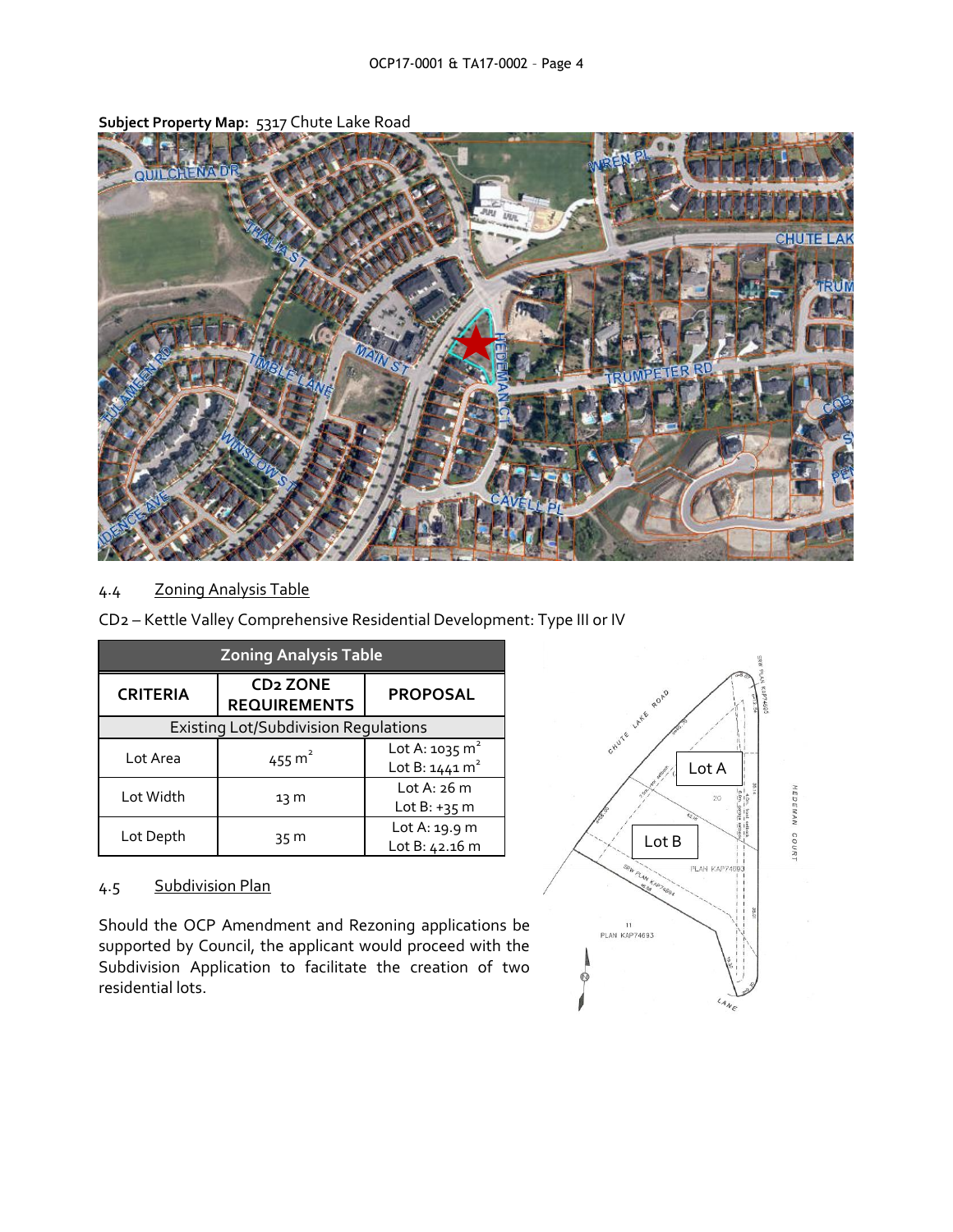#### **5.0 Current Development Policies**

#### 5.1 Kelowna Official Community Plan (OCP)

#### **Development Process**

**Compact Urban Form.**<sup>1</sup> Develop a compact urban form that maximizes the use of existing infrastructure and contributes to energy efficient settlement patterns. This will be done by increasing densities (approximately 75 - 100 people and/or jobs located within a 400 metre walking distance of transit stops is required to support the level of transit service) through development, conversion, and re-development within Urban Centres (see Map 5.3) in particular and existing areas as per the provisions of the Generalized Future Land Use Map 4.1.

Sensitive Infill.<sup>2</sup> Encourage new development or redevelopment in existing residential areas to be sensitive to or reflect the character of the neighborhood with respect to building design, height and siting.

**Neighbourhood Impact.** <sup>3</sup> When considering an OCP Amendment, the City will seek information with respect to the impact on land values related to the likelihood that other properties in the immediate neighbourhood will remain or develop as indicated in the OCP.

Evaluation Checklist.<sup>4</sup> Evaluate development applications that require an OCP amendment on the basis of the extent to which they comply with underlying OCP objectives, including the following:

- Does the proposed development respect the OCP Permanent Growth Boundary (OCP Map  $4.1$  and  $5.2$ )?
- Is the proposed development located in an Urban Centre?
- Does the proposed development feature a mix of residential, employment, institutional, and/or recreational uses?
- Does the proposed development increase the supply of affordable housing (as defined in the OCP)?
- Is the property serviced with water and City sanitary sewer at the time of application?
- Is there transit service within 400 metres of major multiple unit residential projects (30 + units) or other non-residential projects or major employment generators (50 + employees)?
- Does the proposed project involve redevelopment of currently under-utilized, urbanized land?
- Does the proposed development contribute to preserving lands with slopes greater than 30%?
- Will the project likely facilitate future development on adjacent parcels that meets the policies of the OCP?
- Does the project avoid negative impacts (shadowing, traffic etc.) on adjoining properties?
- Is the project consistent with the height principles established in the OCP?
- Would the additional density or new land use designation enhance the surrounding neighbourhood (i.e. Complete Communities) or introduce incompatible uses?
- Could the project be supported without over-burdening existing park and other neighbourhood resources?

1

<sup>&</sup>lt;sup>1</sup> City of Kelowna Official Community Plan, Policy 5.2.3 (Development Process Chapter).

<sup>&</sup>lt;sup>2</sup> City of Kelowna Official Community Plan, Policy 5.22.6 (Development Process Chapter).

<sup>&</sup>lt;sup>3</sup> City of Kelowna Official Community Plan, Policy 5.22.9 (Development Process Chapter).

<sup>&</sup>lt;sup>4</sup> City of Kelowna Official Community Plan, Policy 5.39.1 (Development Process Chapter).